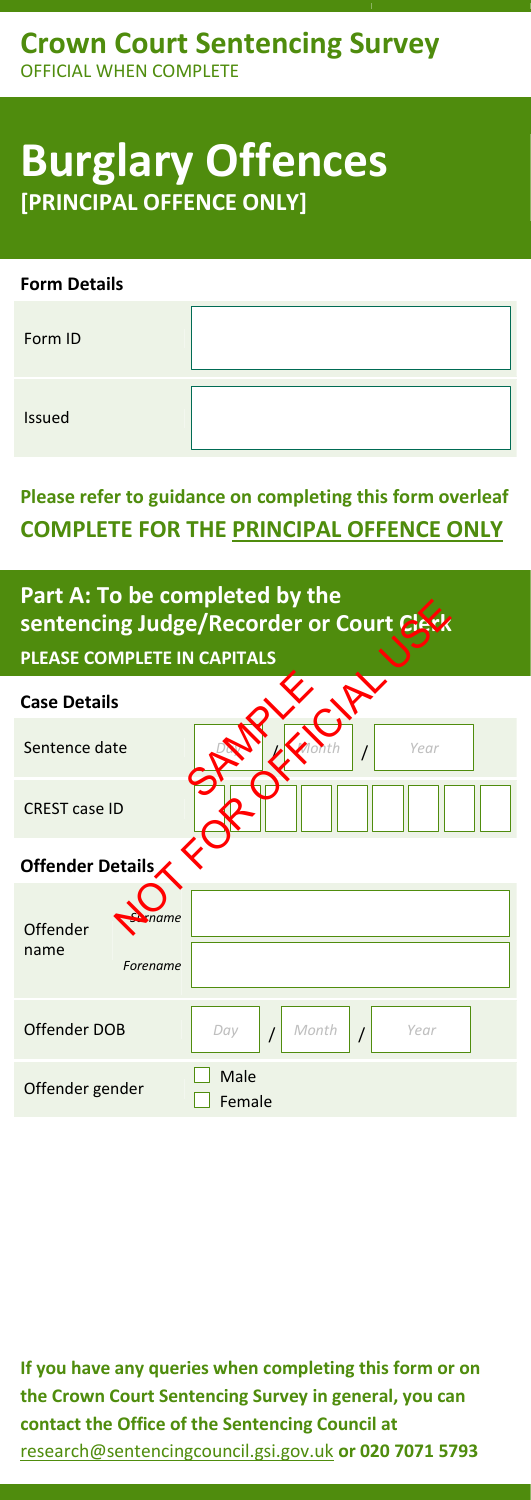## **Part B: To be completed by the sentencing Judge/Recorder for the <b>PRINCIPAL OFFENCE ONLY SEE ROLY** SEE NOTES OVERLEAF

| 1. Type of offence FOR BREACHES, SEE NOTES OVERLEAF                                                                                                                                                                                                                                                                                                   | 3. Definitive guideline - Step 1                                                                                                                                                                                                                                                                                                                                                                            |                                                                                                                                                                                                                                                                                                                                                                                                                                           |
|-------------------------------------------------------------------------------------------------------------------------------------------------------------------------------------------------------------------------------------------------------------------------------------------------------------------------------------------------------|-------------------------------------------------------------------------------------------------------------------------------------------------------------------------------------------------------------------------------------------------------------------------------------------------------------------------------------------------------------------------------------------------------------|-------------------------------------------------------------------------------------------------------------------------------------------------------------------------------------------------------------------------------------------------------------------------------------------------------------------------------------------------------------------------------------------------------------------------------------------|
| $\Box$ Single offence<br>Multiple offences - ANSWER FOR THE PRINCIPAL OFFENCE ONLY<br>Aggravated Burglary<br>Domestic Burglary<br>Non-domestic Burglary<br>Other (please specify in box below)                                                                                                                                                        | (a) Factors indicating greater harm<br>Theft of/damage to property causing significant degree of loss<br>Soiling/ransacking/vandalism of property<br>Victim on/returns to premises while offender present<br>Significant physical/psychological injury or trauma<br>Violence used/threatened particularly involving a weapon<br>Context of general public disorder                                          | (b) Factors reducing seriousness or reflecting personal mitigation<br>Subordinate role in group or gang<br>Injuries caused recklessly<br>Nothing stolen or of very low value<br>Made voluntary reparation<br>No previous relevant convictions<br>Remorse<br>Good character/exemplary conduct                                                                                                                                              |
| 2. Sentence outcome (for the PRINCIPAL OFFENCE ONLY)<br>SEE NOTES OVERLEAF, TICK ALL THAT APPLY                                                                                                                                                                                                                                                       | (b) Factors indicating lesser harm<br>No physical/psychological injury or trauma<br>No violence used/threatened and a weapon not produced<br>Nothing stolen or of very low value<br>Limited damage/disturbance to property<br>(c) Factors indicating higher culpability<br>Deliberately targeted                                                                                                            | Determination/demonstration to address addiction/behaviour<br>Serious medical conditions<br>Age/lack of maturity affecting responsibility<br>Lapse of time not fault of offender<br>Mental disorder/learning disability where not linked to the<br>commission of the offence<br>Sole/primary carer for dependent relatives<br>Other factors (please specify in box below)                                                                 |
| (a) Custodial Sentence                                                                                                                                                                                                                                                                                                                                | Significant degree of planning                                                                                                                                                                                                                                                                                                                                                                              |                                                                                                                                                                                                                                                                                                                                                                                                                                           |
| Length<br>$\Box$ Determinate                                                                                                                                                                                                                                                                                                                          | Equipped for burglary<br>Weapon present on entry or carried                                                                                                                                                                                                                                                                                                                                                 |                                                                                                                                                                                                                                                                                                                                                                                                                                           |
| <b>Custodial Term</b><br><b>Extension Period</b><br>$\Box$ Extended                                                                                                                                                                                                                                                                                   | Member of group or gang                                                                                                                                                                                                                                                                                                                                                                                     |                                                                                                                                                                                                                                                                                                                                                                                                                                           |
| Minimum Term<br>$\Box$ Life                                                                                                                                                                                                                                                                                                                           | (d) Factors indicating lower culpability<br>Offender exploited by others                                                                                                                                                                                                                                                                                                                                    | 6. Indication of guilt/guilty plea SEE NOTES OVERLEAF<br>Was guilt indicated at police station?<br>$\Box$ Yes<br>$\Box$ No<br>$\Box$ Don't know                                                                                                                                                                                                                                                                                           |
| $\Box$ Hospital Order                                                                                                                                                                                                                                                                                                                                 | Offence committed on impulse/limited intrusion<br>Mental disorder/learning disability where miked to the                                                                                                                                                                                                                                                                                                    |                                                                                                                                                                                                                                                                                                                                                                                                                                           |
| (b) Suspended Sentence Order or Community Order                                                                                                                                                                                                                                                                                                       | commission of the offence                                                                                                                                                                                                                                                                                                                                                                                   | Was a guilty plea entered for the principal offence?<br>$\Box$ Yes<br>$\Box$ No                                                                                                                                                                                                                                                                                                                                                           |
| <b>Suspension Period</b><br>Length<br>$\Box$ SSO                                                                                                                                                                                                                                                                                                      | 4. Offence seriousness Secretary OVERLEAF, INCLUDING GUIDANCE<br>ON OFFENCES THAT FALL BITWEEN TWO CATEGORIES                                                                                                                                                                                                                                                                                               | Where was guilty plea indicated in the court process?<br>At magistrates' court<br>$\Box$ At PCMH                                                                                                                                                                                                                                                                                                                                          |
| Length<br>Community Order                                                                                                                                                                                                                                                                                                                             | Category <sub>Z</sub><br>Category 3<br>Category 1<br>No<br>Most serious<br>Least serious<br>guideline                                                                                                                                                                                                                                                                                                       | At preliminary hearing<br>After PCMH/prior to<br>day of trial<br>Between preliminary hearing<br>and PCMH                                                                                                                                                                                                                                                                                                                                  |
| Requirements of Suspended Sentence Order or Community Order<br>TICK ALL ADULT REQUIREMENTS GIVEN OR NEAREST YRO EQUIVALENT                                                                                                                                                                                                                            | 5. Definitive guideline - Step 2                                                                                                                                                                                                                                                                                                                                                                            | $\Box$ At/after day of trial<br>Was the guilty plea entered at the first reasonable opportunity?                                                                                                                                                                                                                                                                                                                                          |
| Length<br>$\Box$ Supervision                                                                                                                                                                                                                                                                                                                          | (a) Factors increasing seriousness<br><b>Statutory aggravating factors</b>                                                                                                                                                                                                                                                                                                                                  | $\Box$ No<br>$\Box$ Yes<br>Approximately what reduction                                                                                                                                                                                                                                                                                                                                                                                   |
| Length<br>$\Box$ Unpaid work                                                                                                                                                                                                                                                                                                                          | Previous relevant convictions:<br>$1 - 3$<br>$\vert$ 4-9<br>$10+$<br>Offence committed on bail                                                                                                                                                                                                                                                                                                              | for guilty plea was given?<br>%<br><b>SEE NOTES OVERLEAF</b>                                                                                                                                                                                                                                                                                                                                                                              |
| Period<br>$\Box$ Curfew                                                                                                                                                                                                                                                                                                                               | Other aggravating factors include                                                                                                                                                                                                                                                                                                                                                                           | 7. Additional factors                                                                                                                                                                                                                                                                                                                                                                                                                     |
| Time to Complete<br>$\Box$ Activity                                                                                                                                                                                                                                                                                                                   | Child at home/returns<br>Committed at night                                                                                                                                                                                                                                                                                                                                                                 | Were any of the following other factors present or stated to<br>have influenced the sentence imposed?                                                                                                                                                                                                                                                                                                                                     |
| Prohibited activity<br>Mental health treatment<br>Drug rehabilitation<br>Exclusion<br>Residence<br>Alcohol treatment<br>Alcohol abstinence and<br>Foreign travel prohibition<br>monitoring (pilot scheme)<br>Attendance centre<br>Programme(s) (please specify in box below)<br>(c) Other outcome<br>Amount £<br>$\Box$ Fine<br>Conditional discharge | Abuse of power/trust<br>Gratuitous degradation<br>Steps taken to prevent reporting/assisting prosecution<br>Victim compelled to leave home (domestic violence<br>in particular)<br>Established evidence of community impact<br>Offender was under the influence of alcohol/drugs<br>Failure to comply with current court orders<br>On licence<br><b>TICs</b><br>Other factors (please specify in box below) | DO NOT INCLUDE ANYTHING THAT IS COVERED ELSEWHERE ON THIS FORM<br><b>Compensation Order</b><br>Totality principle<br>Consecutive sentence<br><b>Confiscation Order</b><br>Concurrent sentence<br>Costs<br>Multiple defendants<br>Serving another sentence<br><b>Ancillary Order</b><br>Other factors that you stated and are relevant to the<br>sentencing decision, for example S.116 Return to Custody<br>(please specify in box below) |
| $\Box$ Absolute discharge                                                                                                                                                                                                                                                                                                                             |                                                                                                                                                                                                                                                                                                                                                                                                             |                                                                                                                                                                                                                                                                                                                                                                                                                                           |
| RECORD COMPENSATION, CONFISCATION & COSTS IN SECTION 7                                                                                                                                                                                                                                                                                                |                                                                                                                                                                                                                                                                                                                                                                                                             |                                                                                                                                                                                                                                                                                                                                                                                                                                           |